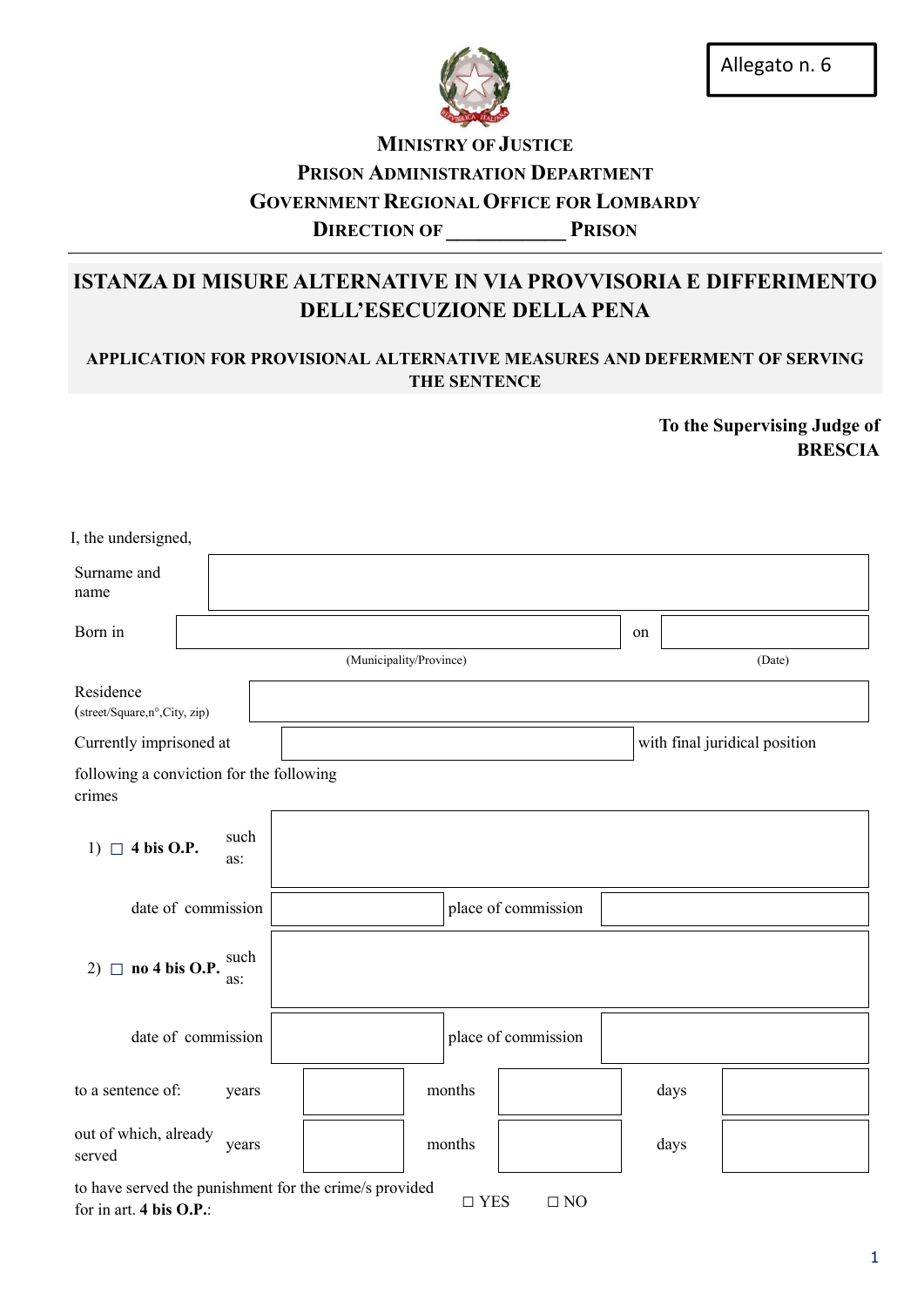| to have a residual sentence of: |  |
|---------------------------------|--|
| years                           |  |

end of sentence: months days

ASKS

With regard to the sentence being served, to be granted, on a provisional basis, the following measure:

- □ *AFFIDAMENTO IN PROVA AL SERVIZIO SOCIALE* ART. 47 O.P.
- □ *AFFIDAMENTO IN PROVA AL SERVIZIO SOCIALE IN CASI PARTICOLARI*  ART. 94 T.U. 309/90 (exclusively for convicts with proven alcohol / drug addiction problems)
- $\Box$  SUSPENSION OF SENTENCE OF IMPRISONMENT ART. 90 T.U. 309/90 (exclusively for convicts who have satisfactorily completed a therapeutic programme; it cannot be granted more than once)
- $\Box$  *SEMI-LIBERTA'* ART. 50 O.P. (exclusively for a working or educational activity or an activity that might be useful for social rehabilitation)
- □ HOUSE ARREST ART. 47 TER O.P.:
	- PARA 01, for crimes not provided for in 4 bis OP or without sentence limits *(all the conditions above must be present)*
		- $\Box$  A CONVICT HAVING REACHED THE AGE OF 70
		- □ NOT A USUAL, PROFESSIONAL OR HABITUAL OFFENDER
		- $\Box$  THAT HAS NOT BEEN CONVICTED WITH THE AGGRAVATING CIRCUMSTANCE UNDER ART. 99 C.P.
	- $\Box$  PARA 1 for sentences of no more than 4 years of detention, even if residual

*(tick the field of interest)*

- $\Box$  LETTER A) A PREGNANT WOMAN OR A MOTHER OF CHILDREN UNDER 10 LIVING WITH HER (also for crimes in compliance with art. 4 bis, 1 para O.P. and in the absence of a re-offending probability - *Corte Cost. sentence 239/2014*) *(see point 13 let.a)*
- $\Box$  LETTER B) A FATHER, EXERCISING PARENTAL AUTHORITY, OF CHILDREN UNDER 10 YEARS OF AGE LIVING WITH HIM WHEN THE MOTHER IS DEAD OR OTHERWISE ABSOLUTELY UNABLE TO TAKE CARE OF HER CHILDREN (also for crimes provided for in art. 4 bis, 1 para O.P. and in the absence of a re-offending probability - *Corte Cost. sentence 239/2014*) *(see point 13 let. b)*
- $\quad \Box$ LETTER C) A PERSON IN PARTICULARLY SERIOUS HEALTH CONDITIONS, REQUIRING CONTACTS WITH LOCAL HEALTH INSTITUTIONS (*both conditions must be present) (see point 13 letter c)*
- $\Box$  LETTER D) A PERSON OVER 60 YEARS OF AGE, IF DISABLED, EVEN PARTIALLY *(see point 13 let. d)*
- □ LETTER E) A PERSON UNDER TWENTY-ONE YEARS OF AGE WITH PROVEN HEALTH, STUDY, WORK, FAMILY NEEDS *(see point 13 let. e)*
- $\Box$  PARA 1 BIS for crimes not provided for in art. 4 bis and for sentences of up to two years imprisonment, even if residual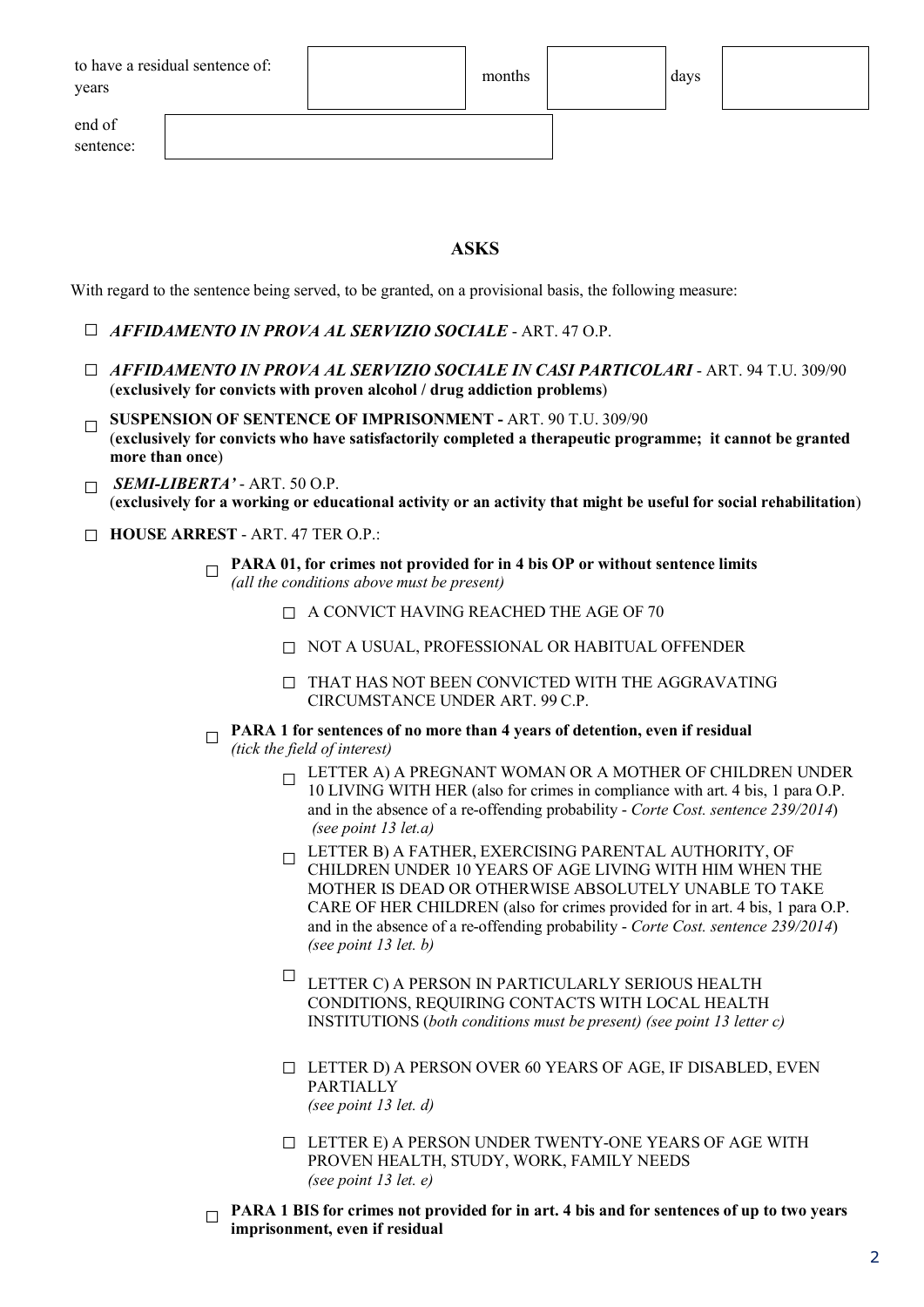#### $\Box$  PARA 1 TER (physical conditions that are incompatible with imprisonment)

□ DEFERMENT OF SERVING THE SENTENCE - ART. 684, 2nd PARA C.P.P. (physical conditions that are incompatible with imprisonment)

## The undersigned declares:

- 1. That material indications are given as to the presence of the prerequisites for granting the requested measure (arts. 47 O.P. - 90 - 94 T.U. 309/90), as follows *(burden of proof on the applicant)*;
- 2. That the protraction of imprisonment causes a serious prejudice as follows *(burden of proof on the applicant for applications in compliance with articles 47 O.P. - 47 ter para 01, 1, 1 bis, 1 ter O.P. – 90 - 94 DPR 309/90)*;



3. That there is no risk of flight *(burden of proof on the applicant for applications in compliance with articles 47 O.P. - 90 - 94 DPR 309/90)* because he or she promises to observe all the prescriptions that will be imposed, also for the indications provided below;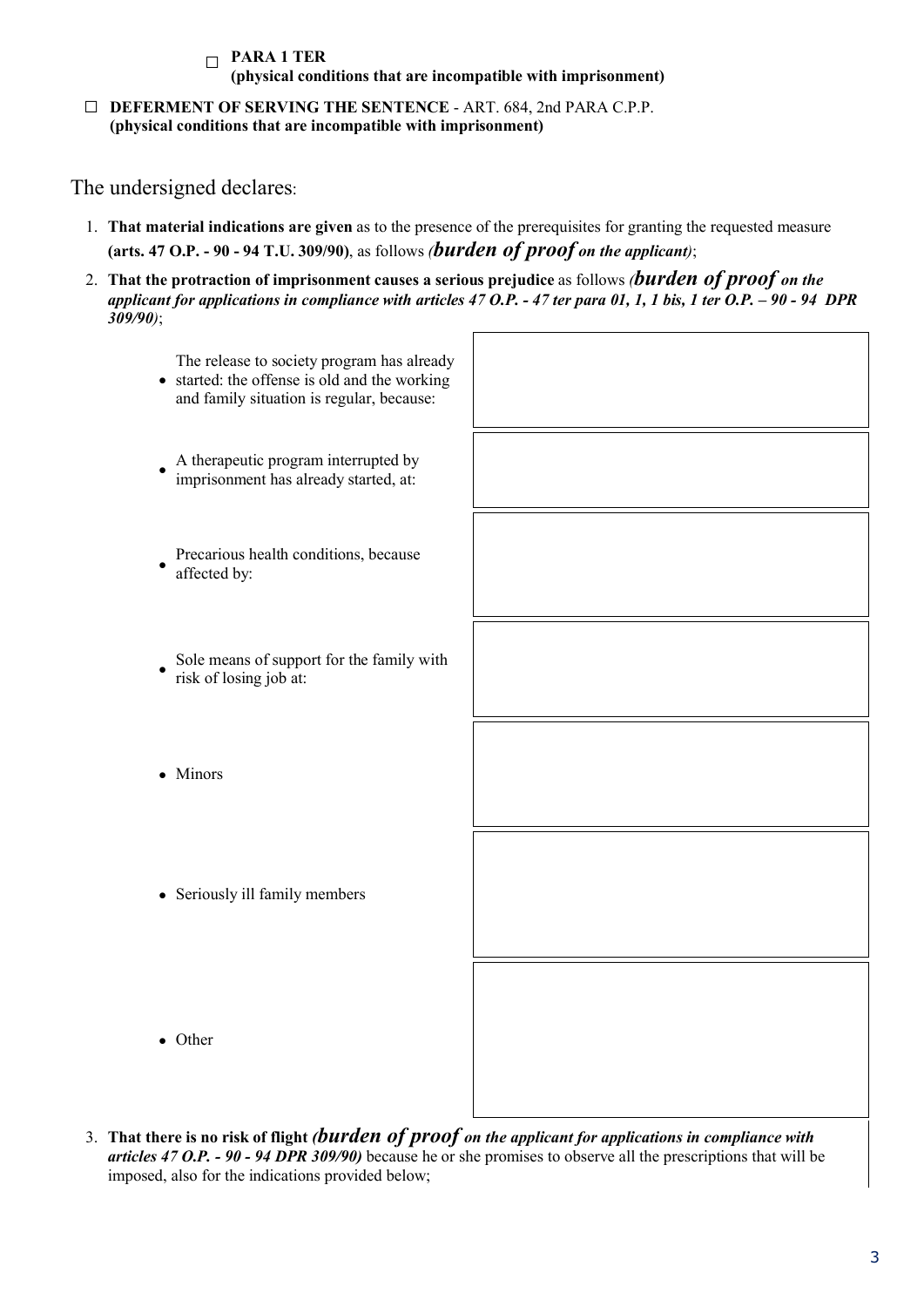| 4. That if the permit is granted<br>he/she will stay at<br>(street/square, no., zip code,<br>phone no.)                                                                              |                                                                                                                       |
|--------------------------------------------------------------------------------------------------------------------------------------------------------------------------------------|-----------------------------------------------------------------------------------------------------------------------|
| 5. That the following people live<br>at the address:<br>(Surname and name and level of<br>kinship)                                                                                   |                                                                                                                       |
| 6. That he/she is employed with<br>the following job:<br>(indicate:<br>name of the firm<br>address<br>$telephone - fax - e-mail$<br>actual job address)                              |                                                                                                                       |
| 7. That he/she has no job but can<br>provide for his/her own needs<br>because:                                                                                                       |                                                                                                                       |
| 8. That he/she is a drug addict /<br>alcoholic (mandatory:                                                                                                                           |                                                                                                                       |
| enclose SERT or SMI<br><i>certification</i> ) and that he/she<br>is following the enclosed<br>therapeutic programme                                                                  |                                                                                                                       |
| (mandatory: enclose the<br>certification of eligibility to<br>the therapeutic programme)<br>Affidamento in prova al servizio<br>sociale in casi particolari - art.<br>94 T.U. 309/90 |                                                                                                                       |
| 9. That he/she has already<br>completed a therapeutic<br>programme<br>(art. 90 DPR 309/90,                                                                                           |                                                                                                                       |
| mandatory: enclose the<br><b>SERT</b> or <b>SMI</b> certification):                                                                                                                  |                                                                                                                       |
| 10. That he/she states that he/she<br>is willing to carry out the<br>following activity useful for<br>social rehabilitation (if he/she<br>has no job):                               |                                                                                                                       |
| 11. That he/she is following the<br>following therapeutic activity<br>: training / instruction /<br>improvement/ etc.                                                                |                                                                                                                       |
| 12. That he/she is willing to carry<br>out the following voluntary<br>activities with a restorative<br>aim:                                                                          |                                                                                                                       |
|                                                                                                                                                                                      | 13. To fall under the following subjective conditions provided for in art. 47 ter para 1 (tick the field of interest, |

*Letter a*  $\Box$   $\Box$  That she is pregnant

*enclose family status)*

 $\square$  That she is a mother of children under 10 years of age living with her, because: (*mother absolutely unable to carry out her duties)*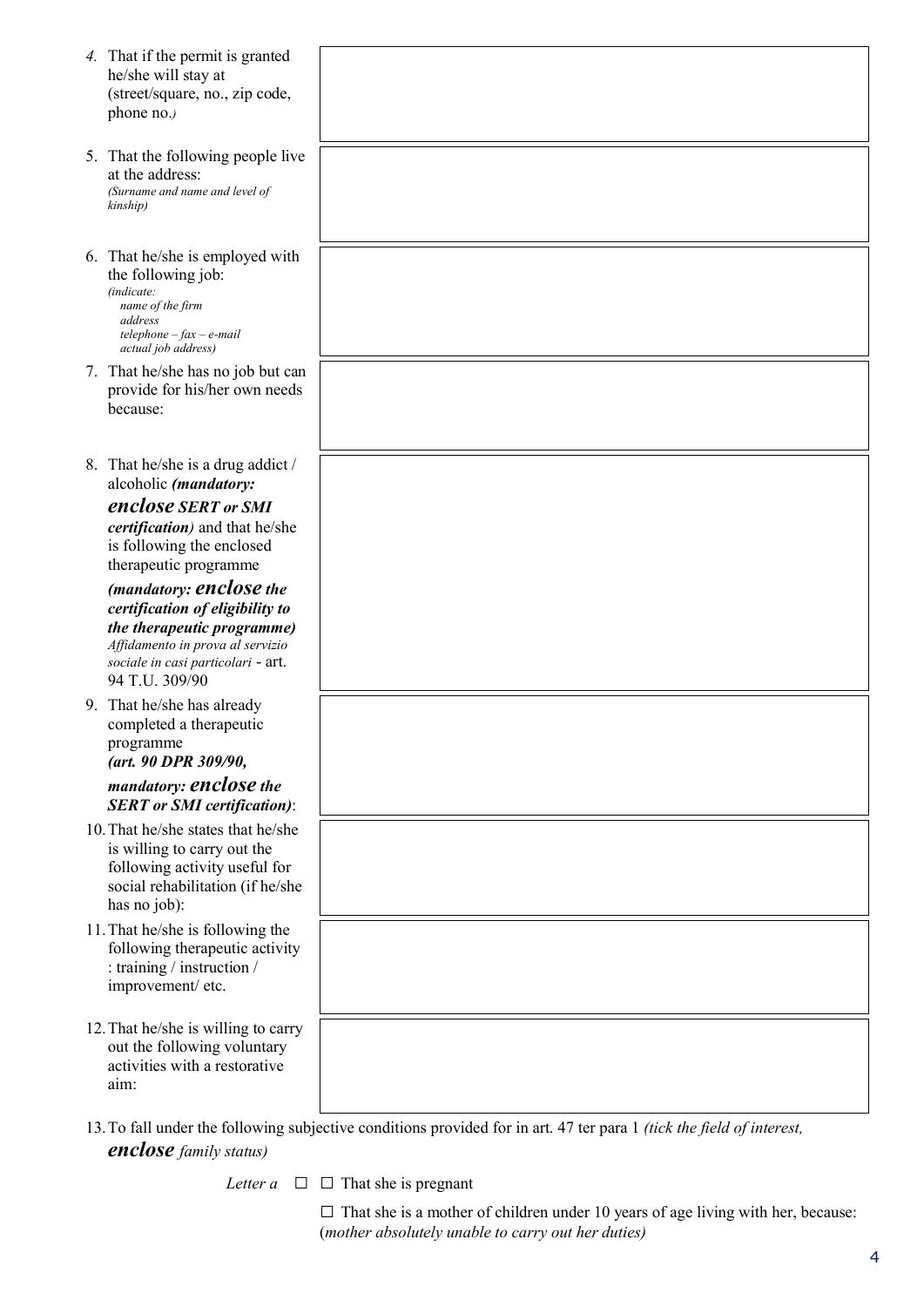| Letter <i>b</i><br>$\mathbf{L}$                                                                                                               | That he is a father, exercising parental authority, of children under the age of ten<br>living with him, when the mother is dead or otherwise unable to take care of her<br>children because:                       |
|-----------------------------------------------------------------------------------------------------------------------------------------------|---------------------------------------------------------------------------------------------------------------------------------------------------------------------------------------------------------------------|
| Letter c<br>$\Box$                                                                                                                            | That he or she is a person in particularly serious health conditions, who requires<br>constant contact with local medical facilities (both conditions must exist,<br><b>enclose</b> medical certification) because: |
|                                                                                                                                               | <i>Leter d</i> $\Box$ That he/she is over sixty years of age, if disabled, even partially, <i>(enclose</i> )<br><i>medical certification</i> ) because:                                                             |
| Letter e<br>Ц                                                                                                                                 | That he/she is under twenty-one years of age with proven health, study, work and<br>family needs ( <b>enclose</b> documentation proving the needs above), because:                                                  |
|                                                                                                                                               |                                                                                                                                                                                                                     |
| 14. That he/she has health<br>conditions that are<br>incompatible with detention<br>because: (mandatory:<br>enclose medical<br>certification) |                                                                                                                                                                                                                     |
| 15. That he/she has been granted<br>rewarding permits                                                                                         |                                                                                                                                                                                                                     |
| 16. That he/she has not been<br>granted a rewarding permit<br>because:                                                                        | the application is pending<br>$\Box$<br>the application has been rejected<br>П<br>the application has never been submitted                                                                                          |
| 17. That he/she works in<br>compliance with art. 21 O.P.:                                                                                     | outside prison<br>$\Box$<br>inside the prison<br>П                                                                                                                                                                  |
| 18. That an application for early<br>release in his/her favour is<br>pending:                                                                 | with release effect<br>which would imply the admission to the requested benefits                                                                                                                                    |
| 19. That an application to serve<br>the sentence at home in<br>compliance with Law<br>199/2010 is pending,<br>submitted on:                   |                                                                                                                                                                                                                     |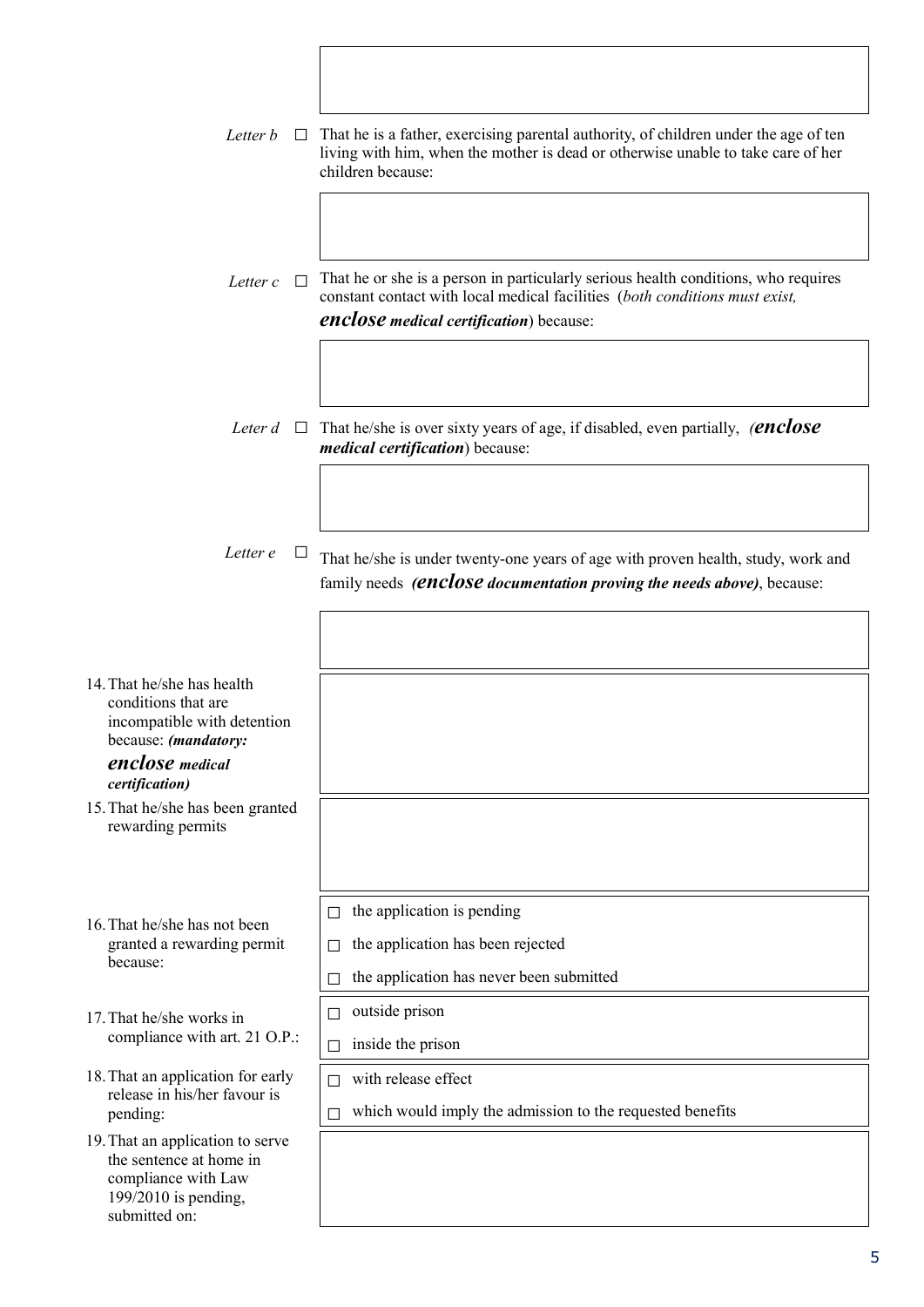| 20. That he/she underwent the<br>withdrawal of the following<br>alternative measures When          |                                                                                                                   |
|----------------------------------------------------------------------------------------------------|-------------------------------------------------------------------------------------------------------------------|
| 21. That he/she has accepted<br>responsibility for the offense<br>of escape.<br>When:              |                                                                                                                   |
| 22. That he/she has already<br>submitted to the Supervising<br>Court the following<br>application: |                                                                                                                   |
| timescales and procedures:                                                                         | 23. That, should the application be accepted, he/she will be allowed to leave the home according to the following |

| for work reasons:                                                                        |  |
|------------------------------------------------------------------------------------------|--|
| for personal and/or<br>family reasons:                                                   |  |
| for therapeutic and/or<br>health reasons, as<br>he/she is currently<br>being treated at: |  |
| 24. That he/she has appointed a<br>fiduciary legal counsel:                              |  |

#### The applicant encloses:

- $\Box$  Declaration of willingness to provide accommodation and to support the prisoner economically, with exact indication of the place where the alternative measure will be carried out
- $\Box$  The employer's declaration
- $\Box$  Family status (also self-certification)
- □ Medical documentation (art. 47 ter, para 1, let. c), d) art. 47 ter, para 1 ter art. 684, para 2 C.P.P.) *(point 13, let. c), d) and e) and point 14)*
- □ Certification certifying the drug-addiction status and eligibility for the therapeutic programme *(point 8)*
- □ Certificate certifying the positive conclusion of a therapeutic programme *(point 9)*

*(place and date) (signed)*

…………………………. ………………………….

#### The Treating Department / Register Officer encloses: